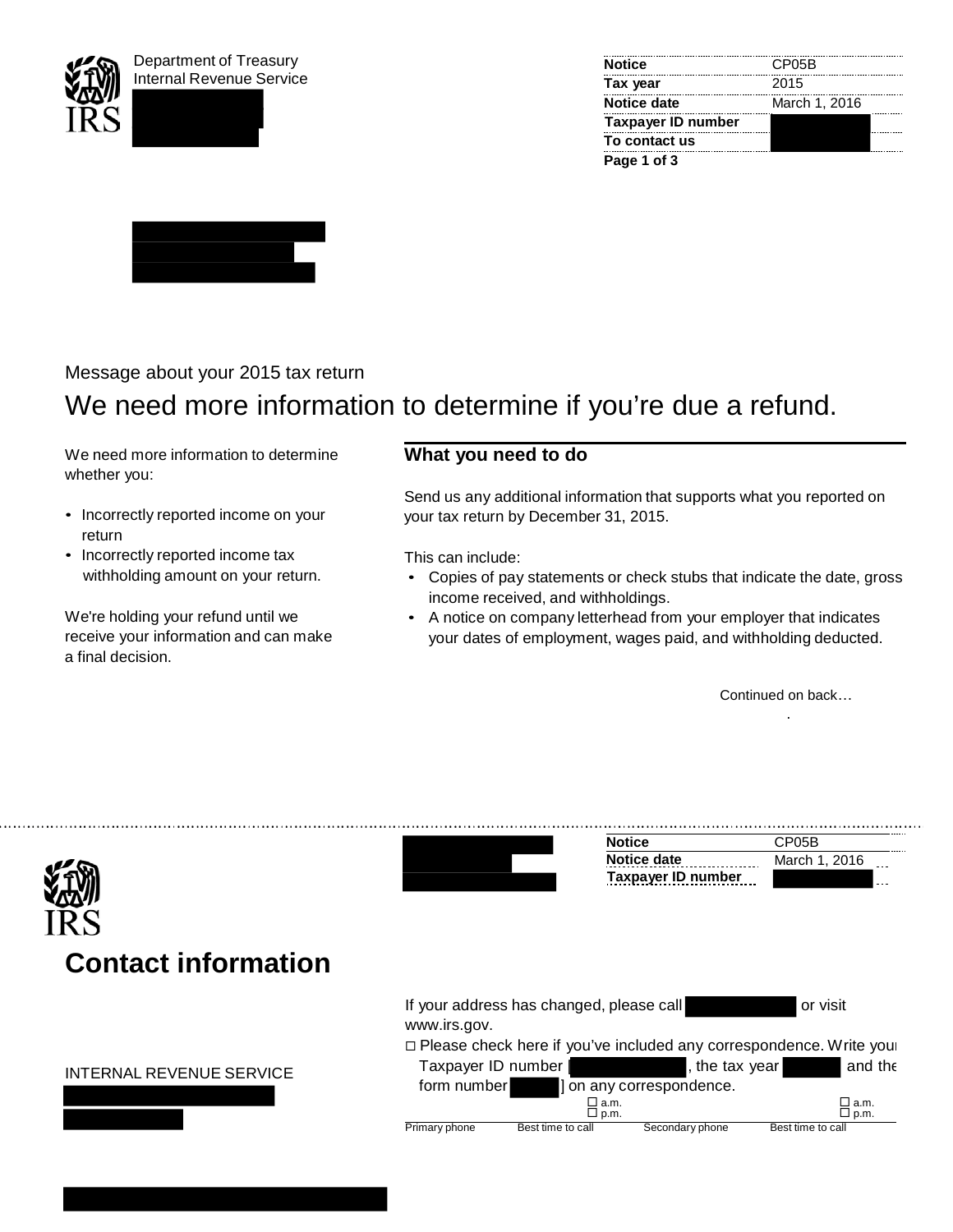| <b>Notice</b>      | CP05B         |  |
|--------------------|---------------|--|
| Tax year           | 2015          |  |
| <b>Notice date</b> | March 1, 2016 |  |
| Taxpayer ID number |               |  |
| Page 2 of 3        |               |  |

| What you need to do-continued    | If you didn't file a tax return for 2015                                                                                                                                                                                                                               |
|----------------------------------|------------------------------------------------------------------------------------------------------------------------------------------------------------------------------------------------------------------------------------------------------------------------|
|                                  | Someone else may have used your personal information to file this                                                                                                                                                                                                      |
|                                  | return. Please complete and sign Form 14039 (Identity Theft Affidavit),                                                                                                                                                                                                |
|                                  | and mail it to us along with the requested documents. You can find this                                                                                                                                                                                                |
|                                  | form online at www.irs.gov.                                                                                                                                                                                                                                            |
| Why your refund is being delayed | We delayed your refund because third parties reported information to us<br>that conflicts with the Form W-2, Form W-2G, or Form 1099R income or<br>federal withholding you reported on your tax return.                                                                |
| If we don't hear from you        | If you don't provide supporting documentation by December 31, 2016,<br>we'll disallow all or part of your refund.                                                                                                                                                      |
| <b>Next steps</b>                | We'll review the information you sent to us and may need to contact<br>third parties to verify the information. We'll hold your refund until we<br>make a final determination about your tax return.                                                                   |
|                                  | If the information you send supports your tax return                                                                                                                                                                                                                   |
|                                  | We'll accept your return as filed and send you a check for your refund.                                                                                                                                                                                                |
|                                  | No further action will be needed on your part.                                                                                                                                                                                                                         |
|                                  | If the information you send doesn't support your tax return We'll<br>disallow all or part of your refund or send you a Notice Of Deficiency<br>and you may receive a bill for an amount due. If you don't agree with<br>our decision, you'll have the right to appeal. |